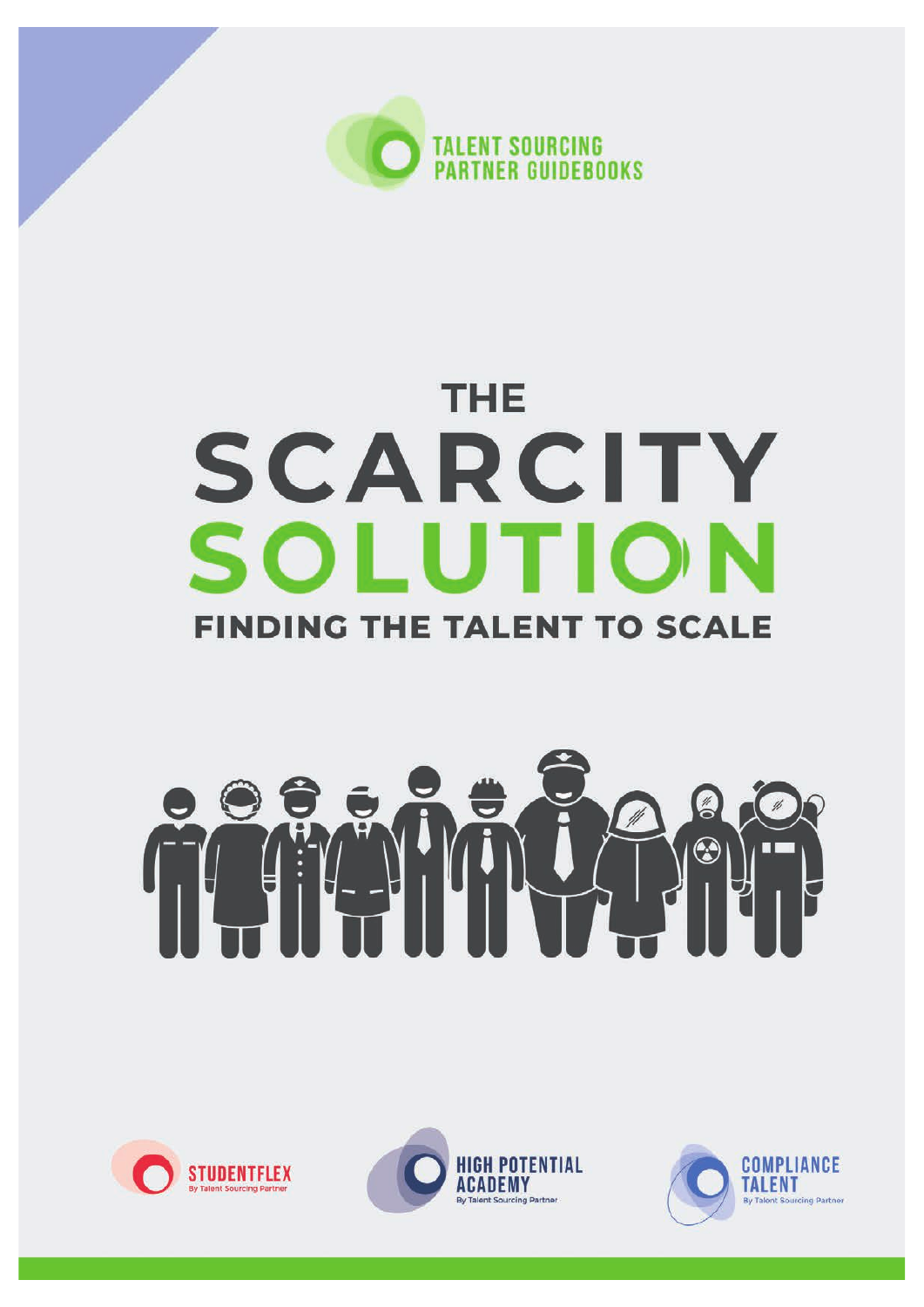Talent hits a target no one else can hit.

- Arthur Schopenhauer

Talent is overrated.

- Anyone without talent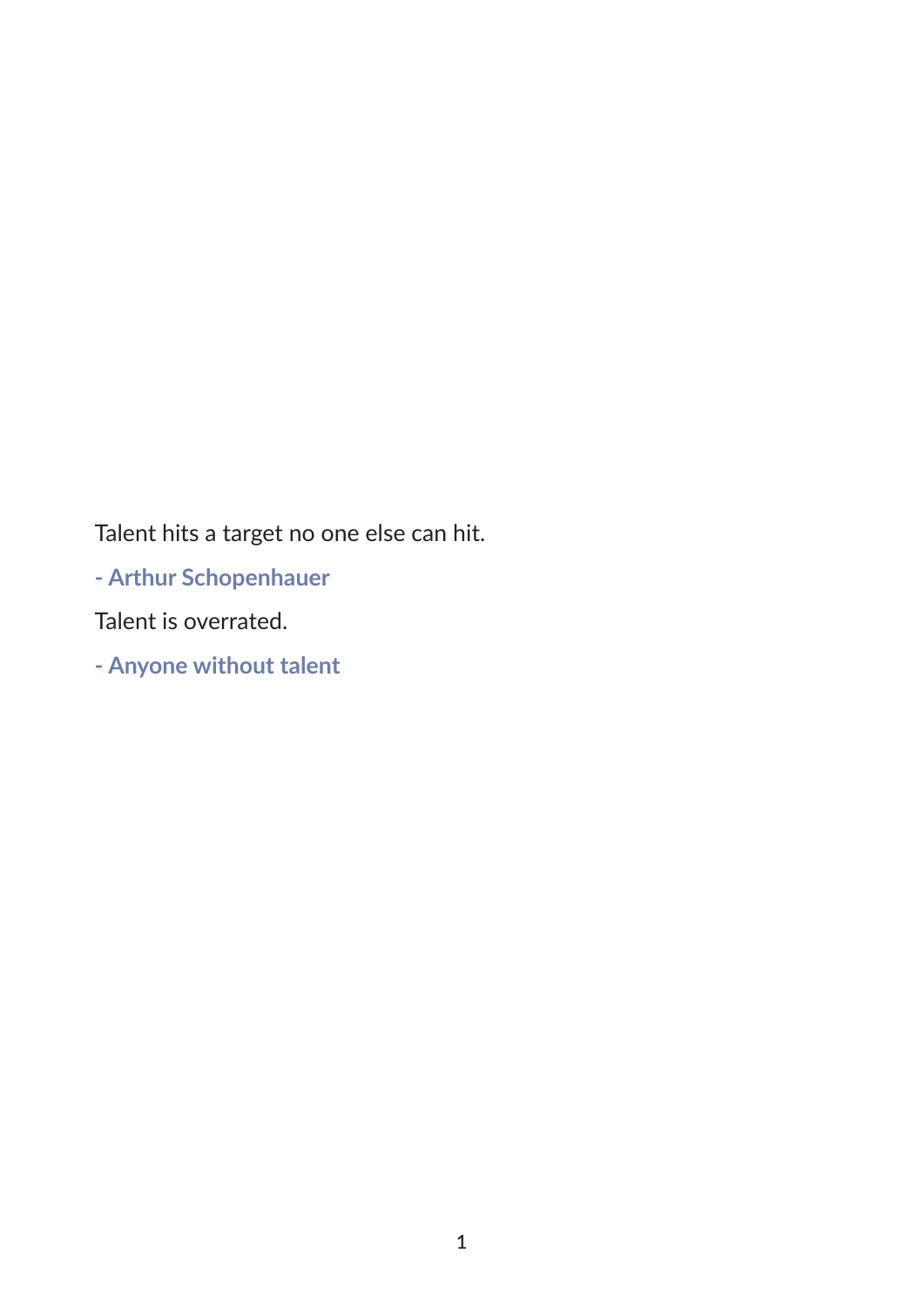### **Introduction**

**Scaling your business is insanely difficult.** 

Not because of a lack of demand for your stuf.

But because talent is scarce.

#### **This guidebook will show you the way to scaling talent.**

It is writen by the founders of Talent Sourcing Partner, who combine decades of experience in dealing with this challenge.

First, we sketch your problem and why we are qualifed to solve it.

Second, we illustrate the source of the problem and why it is timeless.

Third, we show a case study that illustrates our methods.

Finally, we will summarize the above.

Naturally, we will illustrate everything.

This way, you'll have something new to frame every once in a while.



**"Their guidebook is strangely satsfying."**

#### **Too long, don't want to read?**

Mr. Orange highlights the key ideas for you.

More information on these? Contact Talent Sourcing Partner for your fix.

Mr. Pink highlights other guidebooks.

#### **Let's get started.**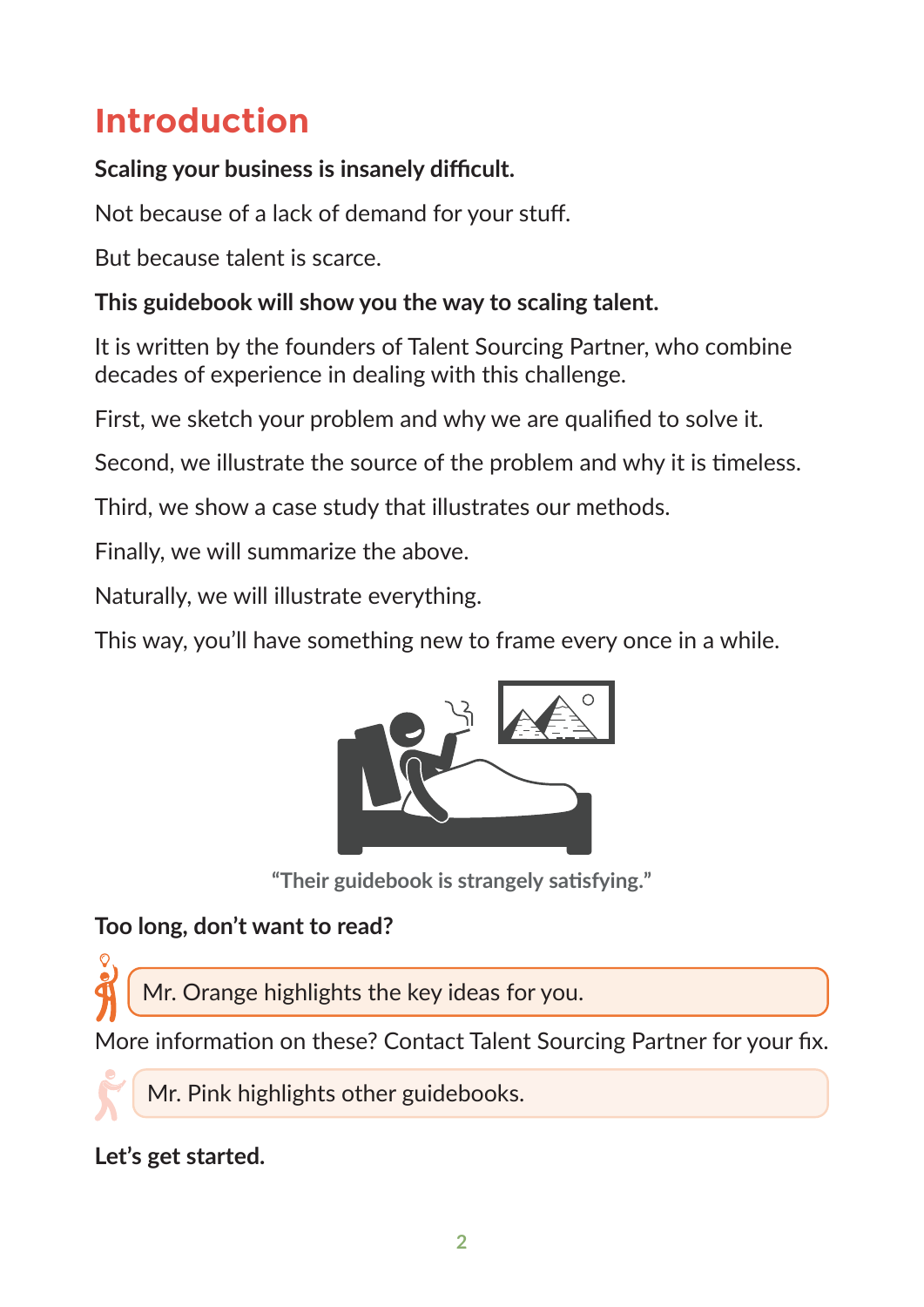## **The problem of scaling talent**

Congratulations! Your business has found serious traction.



"Yay! Turnover!"

Perhaps you landed that big customer, or that elusive VC.

Maybe the popularity of your app is melting your servers.

But as you are celebrating, you realize something.



"Something tells me we ain't done yet."

All this newfound success gave birth to a new problem.

#### **Now you are forced to grow.**

The people you have simply can't handle the work that's now incoming.

This tsunami of opportunity has to be managed, or it will kill you.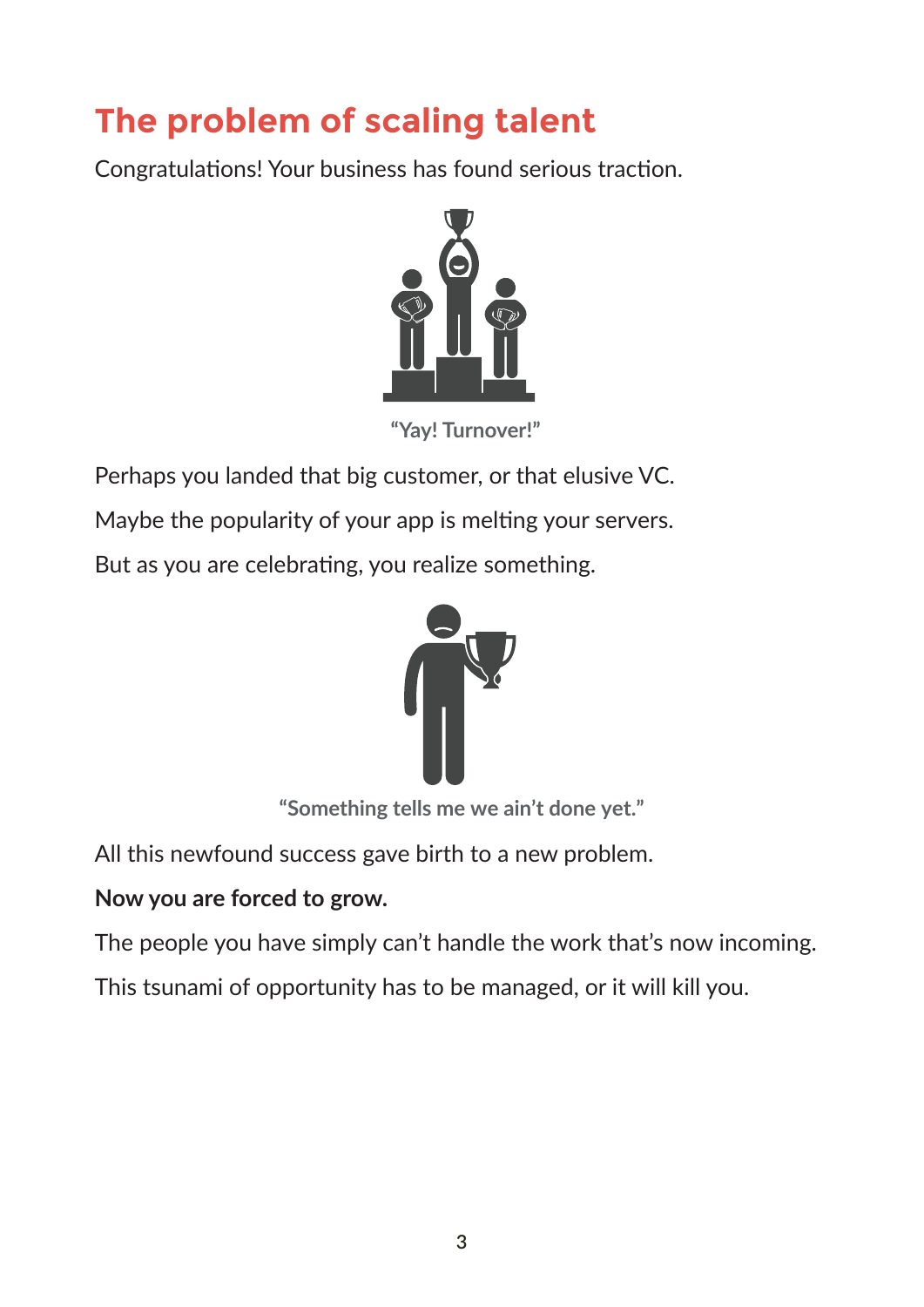

"OK. Let's think about this."

Whatever you do next, standing still is not an option.

#### You need to scale up your work force.

However, getting good people is tough. Incredible tough. Perhaps insanely tough.

Matter of fact: it might be the toughest job in the building.

Not because you aren't smart enough. Not because the job market is stiff or supple. And not because there are too many clowns between your candidates.



"Ugh, another circus."

No.

#### **Getting talent is tough because talent is rare.**

It always has been.



This is the problem of scaling success: you need something that is scarce.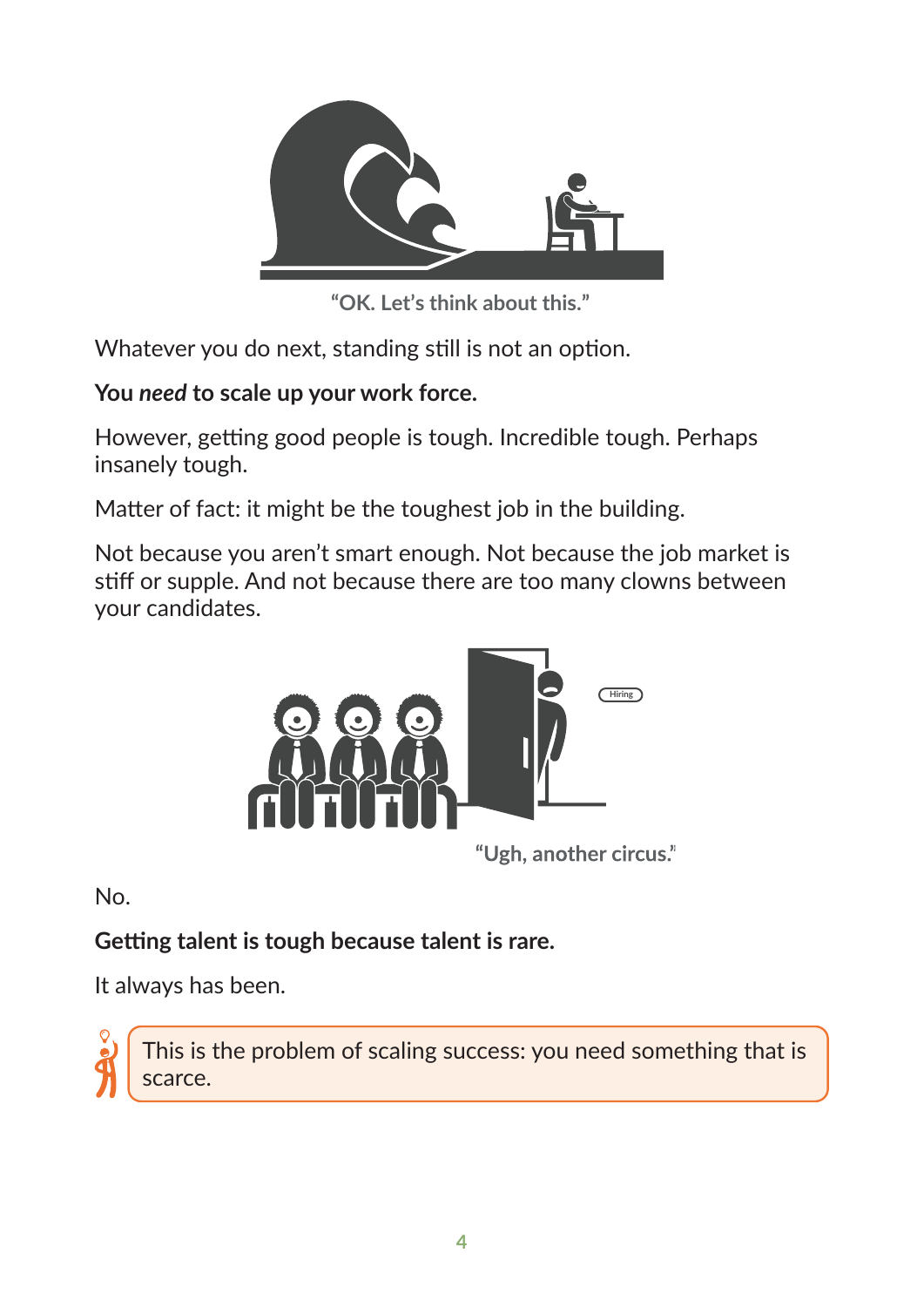And you need a lot of it.

And you need it now.



#### Finding this scarce talent comes with a lot of thorny questions:

What are contemporary ways of finding talent? How do you connect talent to your business, without destroying your culture? How do you remain critical about your talent, and about their performance? And can we keep an enterprising mindset and speed this whole darn thing up?

#### This is why recruiting talent is a hard, complex skillset that takes years to master.

Perhaps you'd like to master this skillset.

And more power to you!

Unfortunately, you don't have the time. That talent should have been recruited yesterday.

Traction is here now.

Opportunity is knocking now.

Starting a learning journey at this point is like base-jumping without any prior experience.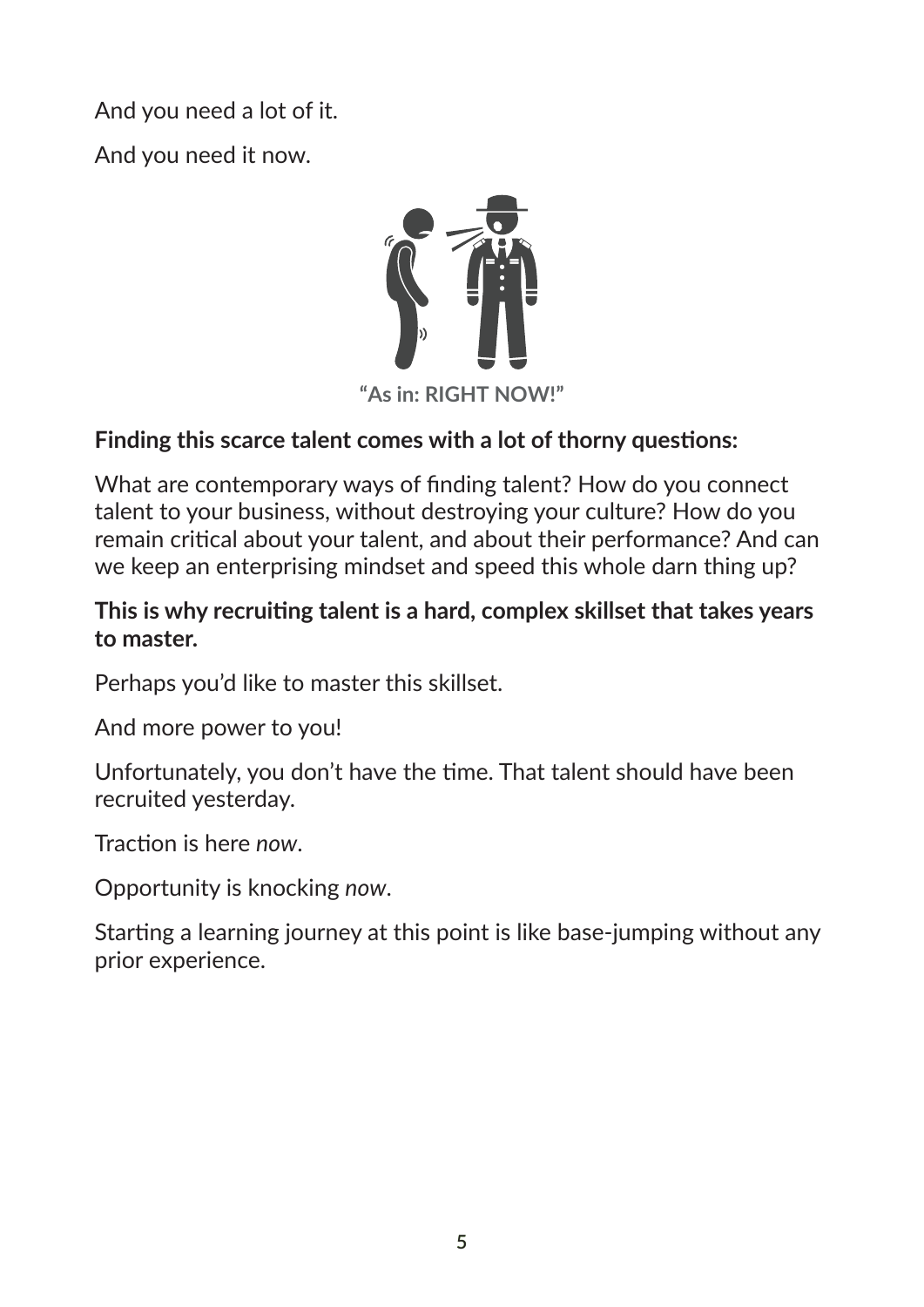

#### **Failure will have some dire consequences.**

We've seen it happen many times. An entrepreneur throws a bunch of bodies at the problem and discovers that a larger mass of human meat doesn't solve his challenge.



"It only was a three-body problem."

Finally, our company gets called in to clean up the mess.

Luckily, we do this for a living. For over a decade, our company Talent Sourcing Partner recruited highly intelligent people for fast growing companies.

We always aimed to do this with attention. Genuine concern for both the client and the talent.

Because if you manage to match ambitions and interests, any type of talent can fnd a home at a wildly successful company.